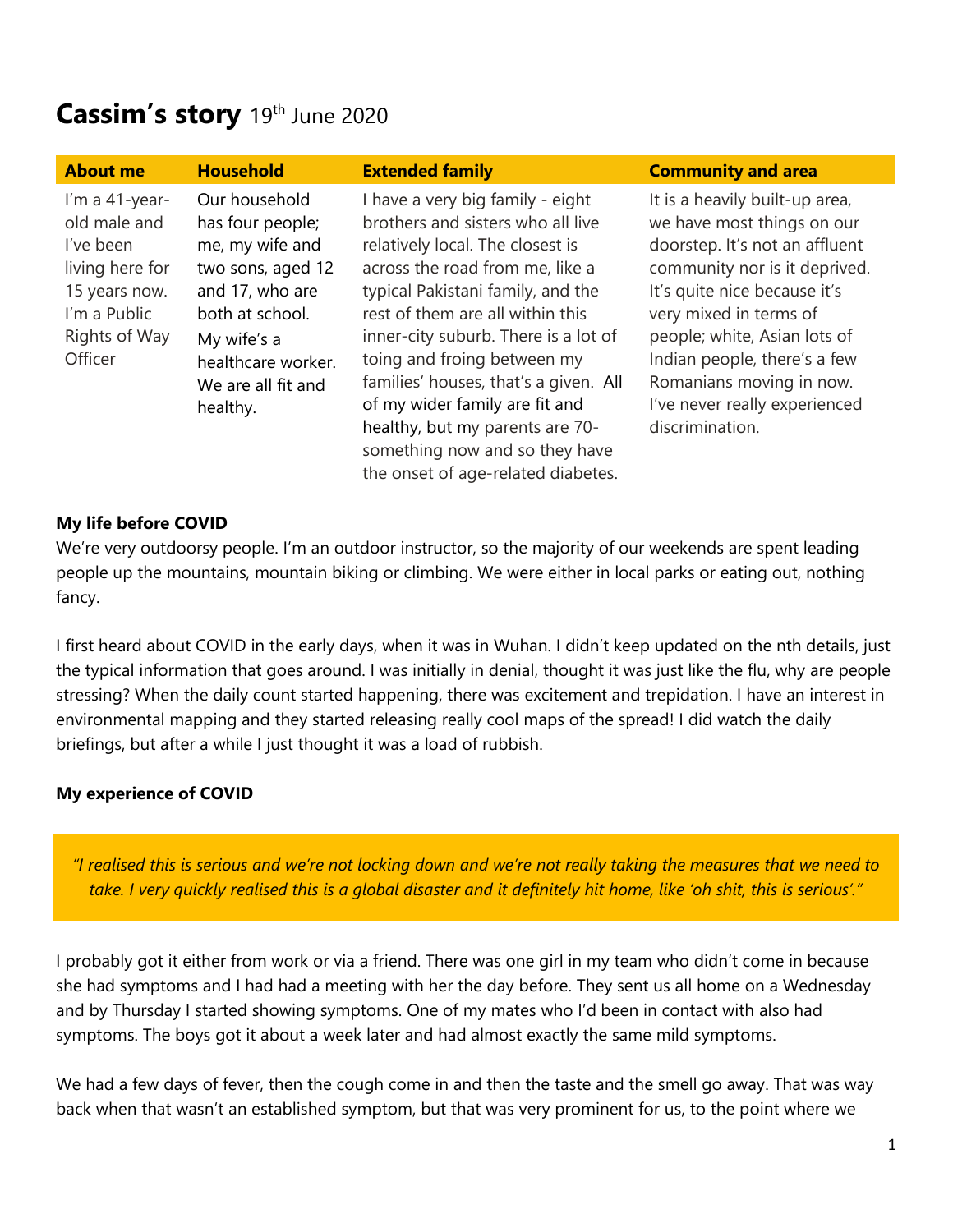were just eating porridge. The fever wasn't massively strong, so we just did the standard things, rest and drink. The cough was the most annoying thing imaginable and cough mixture is just rubbish, so I had one of my mates drop off some Lemsip. We couldn't do anything about the loss of taste, that lasted about two weeks. My sister was very ill with a fever and bed-ridden for over a week. We never got any formal diagnosis, so it's unlikely but still possible that we didn't actually get it.

We did a full lockdown and self-isolated in the house; we got some food delivered once but otherwise we didn't do any shopping, we didn't go and see anybody, my parents have their conditions and my brother just had a baby, so we kept everyone away. We used to do Zoom meetings with everyone. My dad wasn't worried, he said "Allah will protect us".

## **My life after COVID**

My wife was in Pakistan for her brother's wedding. She went in February and came back in April. I was supposed to go with her but cancelled because of COVID. People in Pakistan told her not to go home to a country where there's a pandemic, because in Pakistan nobody had it. I was worried about spending that much time locked in the house together, but imagine if she was stranded in another country, that's one more stress that I don't need.

I started shopping at Aldi really early because I hate crowds. As time's gone on, I'm a lot more relaxed about it. It's largely due to the fact that we've already had symptoms so I can't give it to anybody else and nobody else can give it to me, I'm free!

Recently we have been going to people's houses. My mate who had similar symptoms lives alone, so we thought if he's not going anywhere and I'm not going anywhere, and we've had the symptoms, then we can go and sit in each other's houses.

We've also been going to our parent's house quite often, not all together though. Someone will go in the day, someone will go at night, so we've all seen each other but at different times. The first time I saw my parents was the day my wife came back from Pakistan. My plan was for her to spend two weeks in quarantine, but she bought some stuff from Pakistan for my parents and when we visited them at their home everyone was like 'who let her in there?'.

I'm quite resilient in respect of the lockdown, but my wife has been going to her friend's houses. My eldest son has had weeks where he's not been out of the house, not even for a health walk. Not because he's COVIDaware but he can't be arsed to move. My youngest has been quite chirpy going out on bike rides and walks here and there.

We've not done any big social family walks. We did go to my parent's house for Eid<sup>1</sup>. We all intended to go separately, but we ended up being there at the same time and we just had to be sensible. I really enjoyed

 $^1$  Eid is an important event, which are celebrated by people with a Muslim faith. Eid al-Fitr marks the end of the fasting month. Eid al-Adha (acknowledging prophet Ibrahim's willingness to sacrifice his son